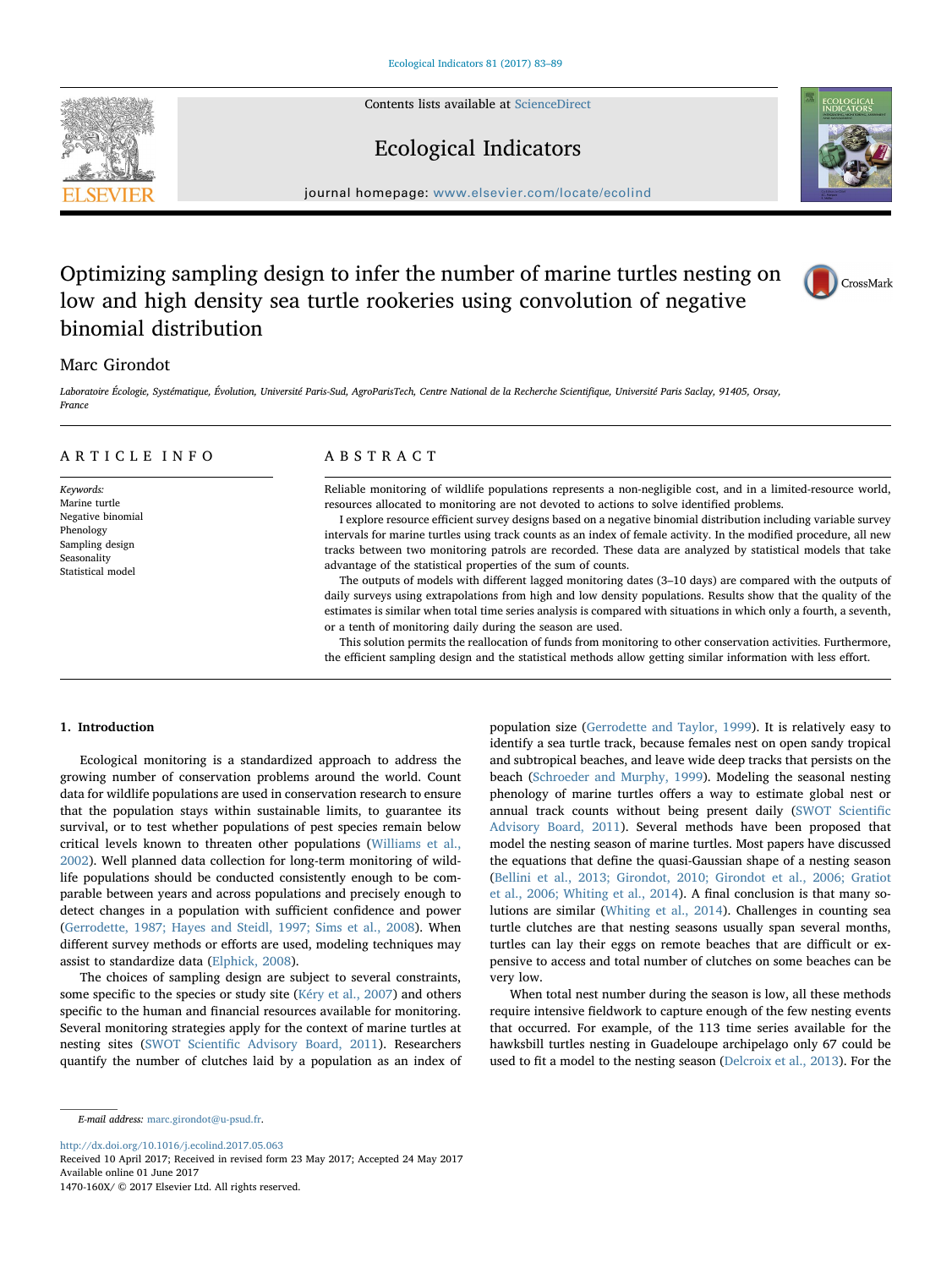remaining 46 time series no clutches were observed during the monitored nights. This does not mean that hawksbill turtles do not nest on these beaches but that there was no monitoring for at least one night on which one hawksbill turtle laid a clutch of eggs. For example, on Bois Jolan beach on Sainte Anne no clutches were recorded in 2008 on the 12 monitored nights although a track of a turtle who laid a clutch on a previous night was recorded on 9 July. The power to detect a trend of specified magnitude with a given level of significance is negatively related to variability and positively related to sample effort [\(Carlson](#page--1-10) [and Schmiegelow, 2002](#page--1-10)). While increasing the sampling effort increases the power to detect a trend, excessive sampling wastes limited monitoring resources [\(Bernstein and Zalinski, 1983](#page--1-11)). In a world with limited resources to allocate towards conservation, every that time resources (human or financial) are allocated to one action, they become unavailable for other actions [\(Klein et al., 2016](#page--1-12)). Thus, monitoring must be able to identify, and often respond to, trends with a high degree of certainty, but ideally use as few resources as possible.

We therefore propose and evaluate a strategy to monitor and analyze marine turtle track counts for a nesting season covered by fewer than daily monitoring patrols as is usually done. We start from the observation that marine turtle tracks persist several days. We apply a statistical model describing these data and explore alternatives of 3–10 days time lags as alternatives to daily monitoring. The models are applied to datasets of low and high level of nesting on beach to evaluate different observed situations.

#### 2. Materials and methods

#### 2.1. Statistical distribution of daily nest numbers

The literature describes several statistical distributions to model the daily nesting activity in a typical sea turtle season:

- implicit homoskedastic Gaussian ([Gratiot et al., 2006; Whiting et al.,](#page--1-13) [2013; Whiting et al., 2014\)](#page--1-13)
- explicit heteroskedastic Gaussian [\(Girondot et al., 2006](#page--1-14));
- Poissonian ([Bellini et al., 2013; Godgenger et al., 2009](#page--1-7));
- Negative binomial [\(Delcroix et al., 2013; Girondot, 2010; Girondot](#page--1-9) [and Rizzo, 2015](#page--1-9))

The assumption that a Gaussian probability distribution underlies the observed data is problematic for several reasons described in [Godgenger et al. \(2009\)](#page--1-15). Firstly, the Gaussian distribution represents probabilities associated with a continuous variable that can theoretically take on any possible value within a plausible range, including fractional values if the observational method has the necessary precision. Nest numbers are discrete counts sub-sampled and can only be represented by non-negative integers. Such data are also characterized by low mean values and high variances. Because of its symmetry and its domain of validity from −infinity to +infinity, the normal probability distribution can imply a substantial probability of observing a negative number of nests. Therefore, we will focus on comparison of Poissonian and negative binomial distributions.

#### 2.2. Poissonian and negative binomial distribution

The Negative Binomial (NB) distribution can be used to describe the distribution of the number of successes or failures. Suppose that there is a sequence of independent Bernoulli trials, with each trial having two potential outcomes called "success" and "failure." In each trial, the probability of success and failure is  $p$  and  $(1 - p)$ , respectively. This sequence is observed until a predefined number r of failures has occurred. The random variable of observed successes, X, has a NB distribution as follows:

#### Table 1

Model selection based on time series with a total of (A) 35 or (B) 2762 nests. A parameter is set to 0 when it is not indicated on a set of parameters. ΔAIC is the difference between each model and the selected one. The Akaike weight for the selected model is in bold.

| $A: 35$ nests                           | AIC.    | AAIC.   | Akaike weight |
|-----------------------------------------|---------|---------|---------------|
| Max MinB MinE LengthB Peak LengthE Flat | 145.23  | 8.00    | 0.01          |
| Max MinB MinE LengthB Peak LengthE      | 143.19  | 5.96    | 0.03          |
| Max Min LengthB Peak LengthE            | 141.33  | 4.10    | 0.07          |
| Max MinB MinE Length Peak Flat          | 143.27  | 6.04    | 0.02          |
| Max Min Length Peak Flat                | 143.27  | 6.04    | 0.02          |
| Max LengthB Peak LengthE                | 139.15  | 1.92    | 0.22          |
| Max Length Peak                         | 137.22  | 0.00    | 0.59          |
| <b>B: 2762 nests</b>                    | AIC.    | AAIC.   | Akaike weight |
| Max MinB MinE LengthB Peak LengthE Flat | 1348.85 | 2.00    | 0.23          |
| Max MinB MinE LengthB Peak LengthE      | 1346.85 | 0.00    | 0.65          |
| Max Min LengthB Peak LengthE            | 1350.89 | 4.03    | 0.08          |
| Max MinB MinE Length Peak Flat          | 1355.00 | 8.14    | 0.01          |
| Max Min Length Peak Flat                | 1355.00 | 8.14    | 0.01          |
| Max LengthB Peak LengthE                | 3592.62 | 2245.76 | 0.00          |
| Max Length Peak                         | 3577.92 | 2231.06 | 0.00          |

$$
Pr(X = x) = \frac{(x + r - 1)!}{x!(r - 1)!} (p)^{x} (1 - p)^{r}, 0 \le p \le 1, r > 0
$$
\n(1)

The notation in R language is dnbinom(x, size = r, prob = p,  $log =$  FALSE) ([R Core Team, 2017](#page--1-16)).

In ecology, an alternative parametrization of NB distribution is often used to describe the distribution of an organism using the mean number of individuals m and an aggregation parameter  $k$  [\(Taylor et al., 1979](#page--1-17)). The random variable of observed individuals, X, will have the following NB distribution:

 $X \sim NB(m; k)$ 

$$
Pr(X = x) = \frac{\Gamma(k + x)}{x!\Gamma(k)} \left(\frac{m}{m + k}\right)^{x} \left(1 + \frac{m}{k}\right)^{-k}, \, m > 0, \, k > 0 \tag{2}
$$

The notation in R language is dnbinom(x, size =  $1/k$ , mu = m, log = FALSE) ([R Core Team, 2017](#page--1-16)).

The variance of the NB distribution is  $(m+m^2/k)$ , and hence decreasing values of k correspond to increasing levels of dispersion ([Lloyd-Smith, 2007\)](#page--1-18). The Poisson distribution is obtained as  $k \rightarrow \infty$ , and the logarithmic series distribution is obtained as  $k \rightarrow 0$  [\(Anscombe,](#page--1-19) [1950; Bliss and Fisher, 1953\)](#page--1-19). When  $k = 1$ , the NB distribution is reduced to the geometric distribution. Ecological statistical literature uses both the quantity k and  $\alpha = 1/k$  (confusingly, the term "dispersion parameter" can refer to either  $k$  or  $\alpha$ ; other terms for  $k$  include "shape parameter" and "clustering coefficient").

The properties of the sum of NB random variables have a special interest when the series of events are aggregated into one value. When counts are available for several consecutive days, the distribution of this sum is no longer a NB distribution [\(Furman, 2007\)](#page--1-20). The Lyapunov central limit theorem states that the arithmetic mean of a sufficiently large number of iterates of independent random variables, not necessarily identically distributed, will be approximately normally distributed, regardless of the underlying distribution ([Billingsley, 1995;](#page--1-21) [Rice, 2007\)](#page--1-21). However, tracks on sand can often be visible only for 2–10 days depending on local conditions, therefore the central limit theorem cannot be applied safely with so few days. An exact distribution of the sum of NB random variables must therefore be established.

Let *X<sub>i</sub>* ∼ *NB*( $r_i$ ; *p*), then a classical result is  $\sum X_i \sim NB(\sum r_i; p)$ ([Johnson et al., 1992](#page--1-22)). This result holds only for  $p$  being constant. When NB parametrization is  $X_i \sim NB(m_i; k)$ , k being a constant, the model can be written as  $X_i \sim NB(r = k; p_i = k/(k + m_i))$ . In this case, p is not constant and the previous result does not hold. The density probability of the sum of NB random variables must be estimated.